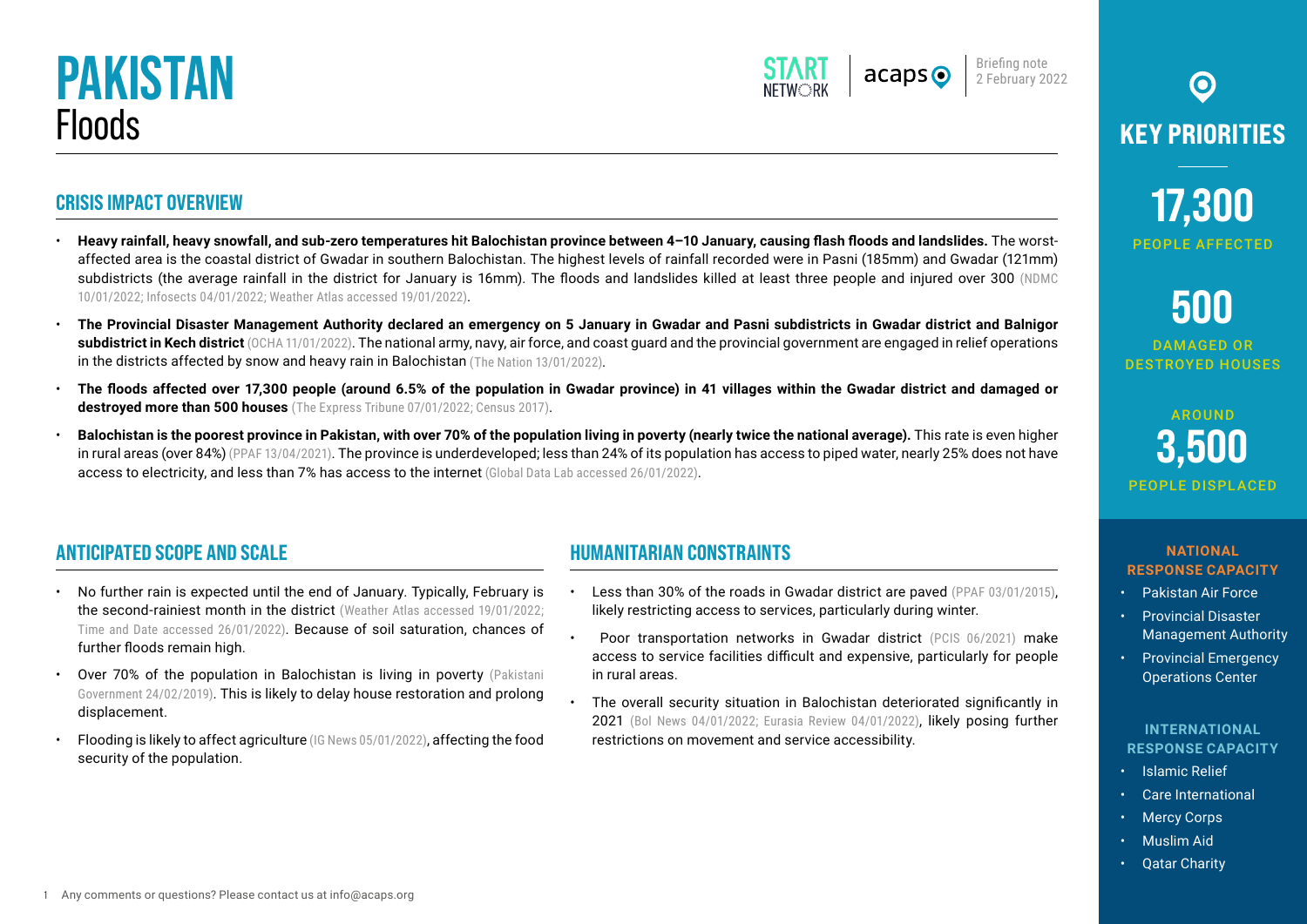#### **SECTORAL NEEDS**

#### **Shelter and NFIs**

Most people in Balochistan province live in houses made of mud, and over 41% of the houses in the area have natural floors ([Global Data Lab accessed 18/01/2022;](https://globaldatalab.org/profiles/region/PAKr104/) Pakistan & Gulf Economist [17/09/2017\)](https://www.pakistangulfeconomist.com/2017/09/11/growth-slum-areas-rise-balochistan/). Mud houses are vulnerable to the effects of heavy rains and flooding ([IDS](https://reliefweb.int/report/pakistan/helpdesk-report-k4d-areas-and-population-groups-pakistan-most-exposed-combined)  [08/03/2021\)](https://reliefweb.int/report/pakistan/helpdesk-report-k4d-areas-and-population-groups-pakistan-most-exposed-combined).

The floods damaged or destroyed at least 500 houses in Gwadar district, with an average family size of seven people per household ([The Express Tribune 07/01/2022;](https://tribune.com.pk/story/2337527/2478-families-hit-by-rains-floods-in-gwadar) [Census 2017](https://www.pbs.gov.pk/sites/default/files/population_census/census_2017_tables/balochistan/Table01p.pdf)). This number adds up to around 3,500 people likely displaced. The needs of IDPs include tents, blankets, and warm clothes ([OCHA 11/01/2022](https://reliefweb.int/report/philippines/asia-and-pacific-weekly-regional-humanitarian-snapshot-4-10-january-2022)).

#### **WASH**

Less than 24% of the population of Balochistan province has access to piped water (Global [Data Lab accessed 18/01/2021](https://globaldatalab.org/profiles/region/PAKr104/)). This access has likely been compromised further, as heavy rains flooded the Swad and Shadi Kur Dams in Gwadar district. Floodwater that entered the pumping station led to a disruption of the water supply [\(Gulf Today 05/01/2022](https://www.gulftoday.ae/news/2022/01/05/highways-inundated-power-supply-suspended-as-heavy-rain-pounds-balochistans-coastal-areas)).

Nearly half of the population of Balochistan province does not have access to flush toilets and resorts to open defecation [\(Global Data Lab accessed 18/01/2021](https://globaldatalab.org/profiles/region/PAKr104/); [Food Cluster 02/2019\)](https://fscluster.org/sites/default/files/documents/balochistan_drought_needs_assessment.pdf), which increases the risk of contamination of the open water sources used by most of the population, subsequently increasing health risks.

#### **Food security and livelihoods**

The fishing community makes up around 70% of the population in Gwadar district ([The Diplomat](https://thediplomat.com/2020/06/how-cpec-left-behind-the-people-of-gwadar/)  [30/06/2020](https://thediplomat.com/2020/06/how-cpec-left-behind-the-people-of-gwadar/)). The floods damaged fishing boats [\(IG News 06/01/2022](https://irshadgul.com/rains-wreak-havoc-in-balochistan-situation-worsens-in-many-districts/); [Daily Pakistan 05/01/2022](https://en.dailypakistan.com.pk/05-Jan-2022/army-steps-in-to-help-flood-affectees-as-heavy-rains-wreak-havoc-in-balochistan)), potentially affecting livelihoods for several months as a lack of funds will likely delay the restoration of boats [\(Pakistani Government 28/02/2019\)](https://reliefweb.int/report/pakistan/balochistan-drought-needs-assessment-bdna-report-february-2019).

Prior to the current floods, around 20% of the population in Gwadar district was experiencing Crisis (IPC Phase 3) food insecurity or worse [\(IPC accessed 18/01/2022](https://www.ipcinfo.org/ipc-country-analysis/details-map/en/c/1155374/)). High food prices, droughts, and locust infestations contributed to increasing food insecurity in the district ([IPC](https://fscluster.org/sites/default/files/documents/ipc_acute_food_insecurity_analysis-final_report-balochistan.pdf)  [30/04/2021\)](https://fscluster.org/sites/default/files/documents/ipc_acute_food_insecurity_analysis-final_report-balochistan.pdf). Flooding affects the food security of the population by causing damage to crops, orchards, and livestock, thus reducing agricultural productivity and purchasing power given its impact on livelihoods ([IDS 08/03/2021](https://reliefweb.int/report/pakistan/helpdesk-report-k4d-areas-and-population-groups-pakistan-most-exposed-combined)).

Because of the damage to crops, orchards, livestock, and boats, affected people are likely to have lost access to income-generating activities [\(GEO News 07/01/2022;](https://www.geo.tv/latest/392135-pak-army-navy-busy-in-rescue-operation-in-gwadar) [The Nation 13/01/2022](https://nation.com.pk/13-Jan-2022/relief-operation-continues-in-rain-affected-areas-under-pak-army-other-forces-langu)).

#### **Health**

Health services in Gwadar district are limited. There are three hospitals in the district, only one of which has a COVID-19 isolation facility with ten beds. Staff shortages also affect the provision of health services – there are only nine doctors and two nurses per 100,000 people (over 90% less than the national average) ([WB accessed 25/01/2022;](https://data.worldbank.org/indicator/SH.MED.PHYS.ZS?locations=PK) [NHSRC 12/2020;](https://storage.covid.gov.pk/facilities/List%20of%20Province-wise%20COVID-19%20Hospital%20Isolation%20Wards%20Pakistan.pdf) [PPAF](https://www.ppaf.org.pk/doc/programmes/Situational%20Analysis%20Report%20of%20PPR%20-%20District%20Profile%20Gwadar.pdf)  [03/01/2015](https://www.ppaf.org.pk/doc/programmes/Situational%20Analysis%20Report%20of%20PPR%20-%20District%20Profile%20Gwadar.pdf)). The operationality of health facilities is further compromised by the insecurity in the province and physical damage caused by violence [\(Aga Khan University 28/01/2021\)](https://www.aku.edu/news/Pages/News_Details.aspx?nid=NEWS-002439), likely limiting the affected population's access to health services.